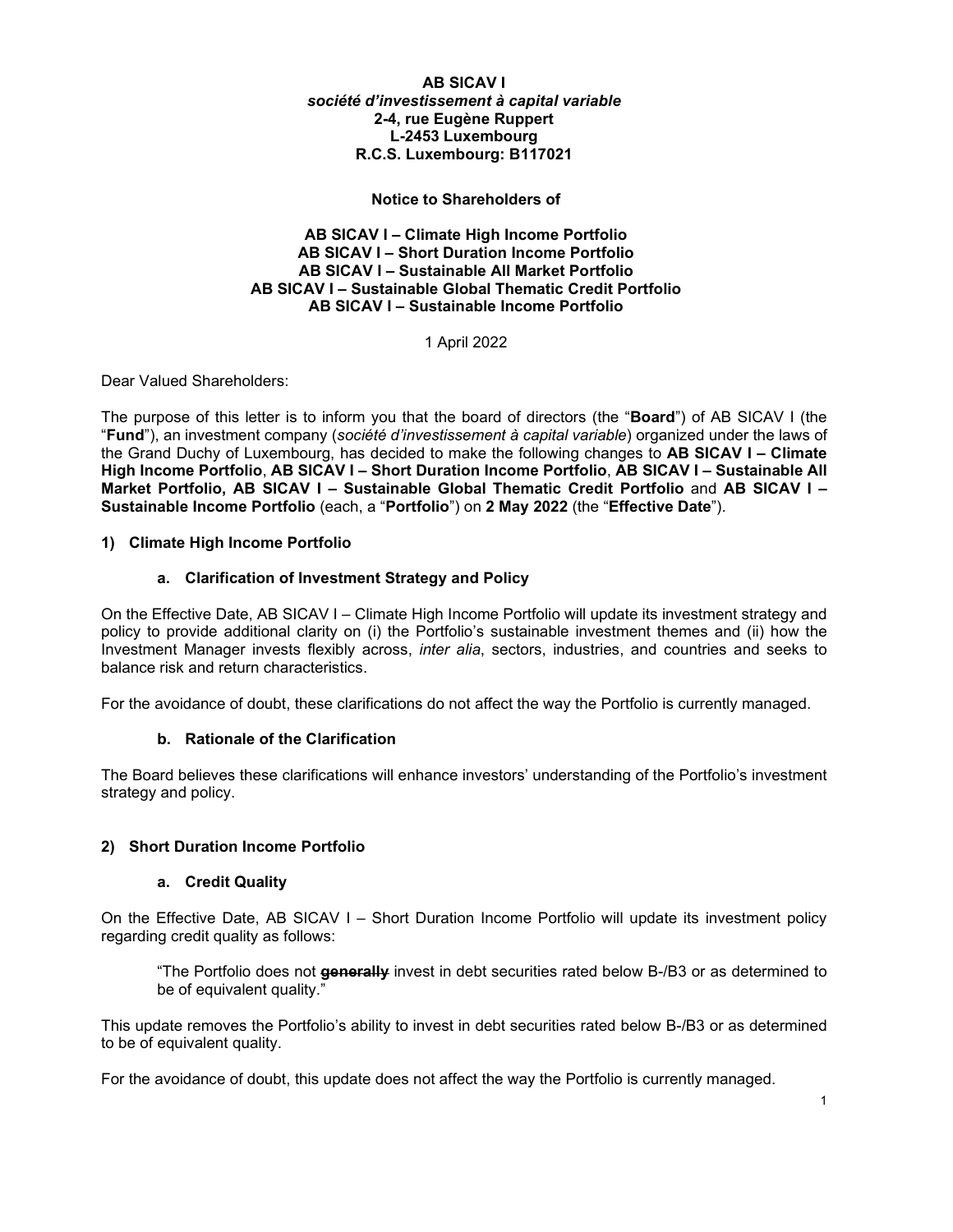### **b. Rationale of the Update**

The Board believes that this update is consistent with the way the Investment Manager expects to implement the investment policy and therefore the Board believes that the change is in the best interest of shareholders.

# **3) Sustainable All Market Portfolio**

# **a. Clarification of Investment Strategy**

On the Effective Date, AB SICAV I – Sustainable All Market Portfolio will update its investment policy and strategy to provide additional clarity, on (i) the Portfolio's sustainable investment themes and (ii) how the Investment Manager flexibly adjusts investment exposures across various asset classes to build an optimal risk/return portfolio in all market conditions.

For the avoidance of doubt, these clarifications do not affect the way the Portfolio is currently managed.

# **b. Rationale of the Clarification**

The Board believes that the clarifications will enhance investors' understanding of the Portfolio's investment strategy and policy.

# **4) Sustainable Global Thematic Credit Portfolio**

#### **a. Clarification**

# **i. Clarification of Investment Strategy and Policy**

On the Effective Date, AB SICAV I – Sustainable Global Thematic Credit Portfolio will update its investment strategy and policy to clarify, on (i) how the Investment Manager invests flexibly across, *inter alia*, sectors, industries, and countries and seeks to balance risk and return characteristics and (ii) that the Portfolio expects to invest at least 70% of its net assets in debt securities of corporate issuers and at least 20% in ESG bond structures.

For the avoidance of doubt, these clarifications do not affect the way the Portfolio is currently managed.

# **ii. Rationale of the Clarification**

The Board believes that the clarifications will enhance investors' understanding of the Portfolio's investment policy. These clarifications, in particular the Portfolio investing 70% of its net assets in debt securities of corporate issuers and at least 20% in ESG bond structures, will assist in the increased marketing efforts for this strategy.

# **b. Update**

### **i. Currency Exposure**

On the Effective Date, AB SICAV I – Sustainable Global Thematic Credit Portfolio will update its investment policy regarding currency exposure.

| <b>Old Currency Exposure</b>        | <b>New Currency Exposure</b>          |
|-------------------------------------|---------------------------------------|
| The Portfolio may be exposed to any | The Portfolio's exposure to EUR is at |
| currency.                           | least 95%.                            |